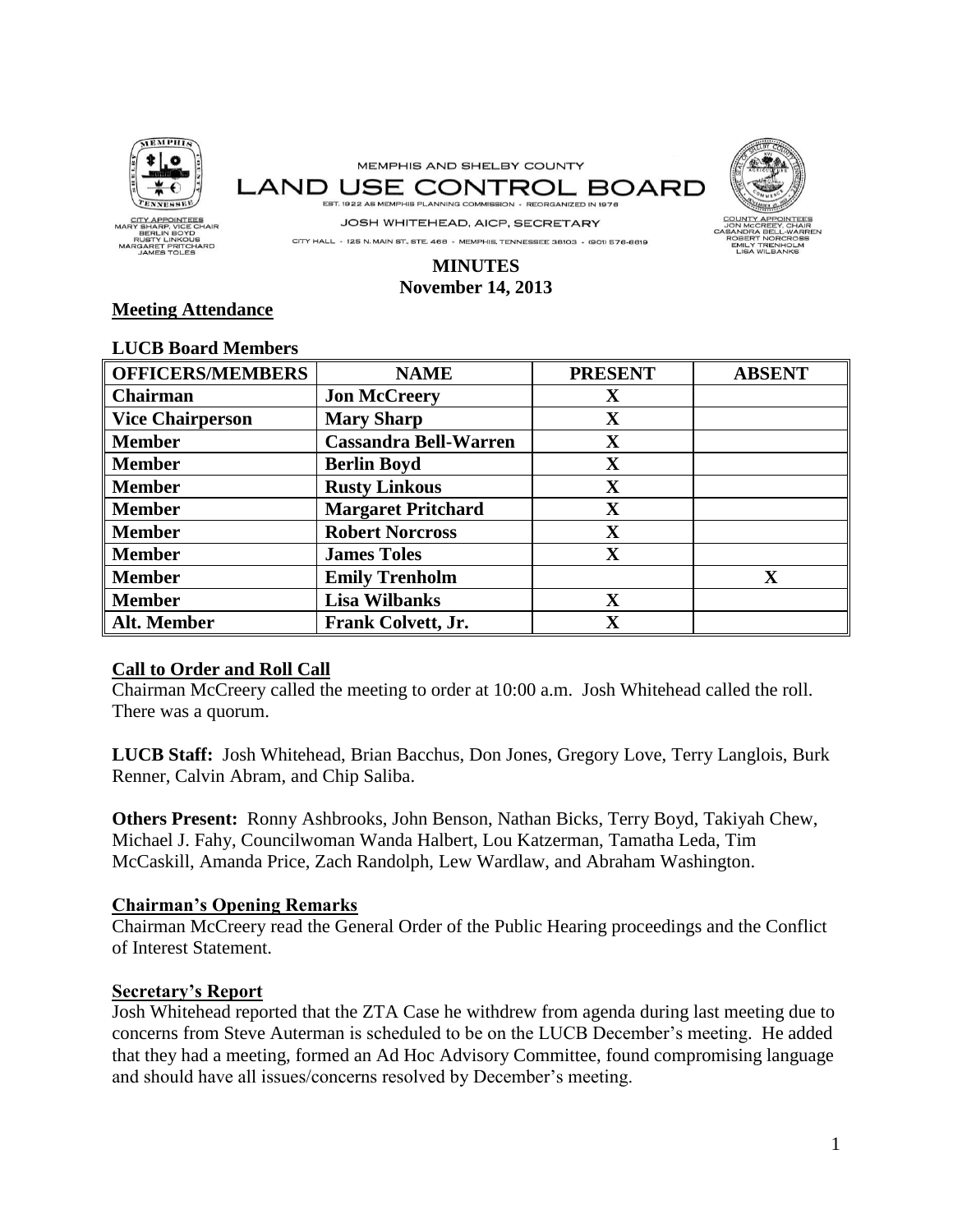## **Approval of Minutes: October 10, 2013**

Board Member Pritchard made a motion to approve LUCB minutes from October 10, 2013. The motion was seconded by Board Member Toles. The motion passed unanimously.

# **General Order of Public Hearing**

Chairman McCreery explained the procedure for hearing the applications; staff presentation for the application; applicant comments; comments from the public; time limits; rebuttal; and the LUCB's discussion and action. The Consent Agenda Items 1 through 4 was read. Chairman McCreery also explained the procedure for hearing the Consent Agenda Items. He then introduced Board Member Lisa Wilbanks to be the Subdivision Chair and to read the Consent Agenda Items.

### **Consent Agenda (Items 1-4)**

# **1. CASE NUMBER: S.D. 13-702**

# **2. CASE NUMBER: P.D. 05-370**

Request: Site Plan Review Staff's Recommendation: Approval

# **3. CASE NUMBER: P.D. 13-302**

# **4. CASE NUMBER: S.U.P. 97-200**

# **CASE LOCATION: 2748 Emerald Street**

Request: Time extension for used car dealership Staff's Recommendation: Approval with conditions

Chairman McCreery asked if there were any items needed to removed/pulled for discussion. There were none. Chairman McCreery then asked the board members for a motion to approve Consent Agenda Items. Board Member Wilbanks made a motion to approve all Consent Agenda Items in agreement with staff's recommendations and as amended. The motion was seconded by Board Member Boyd. The motion passed unanimously.

# **CASE LOCATION: Looney Avenue Extension (between North Main Street to North Front Street)** Request: Looney Avenue public right-of-way dedication

Staff's Recommendation: Approval with (2) two conditions

# **DEVELOPMENT NAME: MSM PLANNED DEVELOPMENT**

# **DEVELOPMENT NAME: MEMPHIS COLLEGE PREPARATORY ELEMENTARY SCHOOL PLANNED DEVELOPMENT**

Request: Outline plan major modification for building expansion Staff's Recommendation: Approval with conditions as amended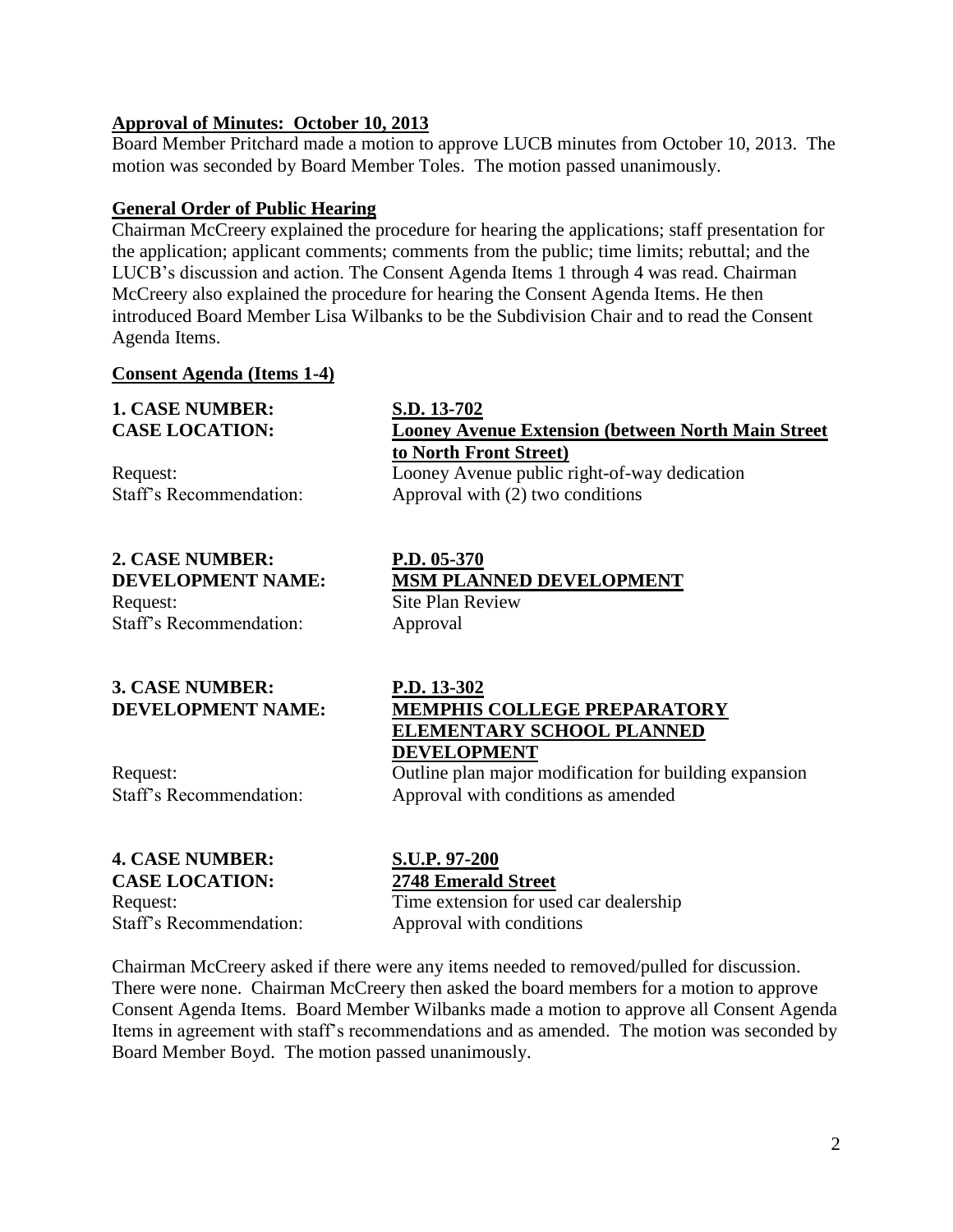## **REGULAR AGENDA ITEMS:**

Chairman McCreery introduced Board Member Pritchard as Zoning Chair and she then called the first case. She noted that Agenda Item 5 (Withdrawn) and Agenda Item 8 (Hold for 30 days) would not be heard for the consideration of the general public who may have shown to hear either of those cases.

| Item 5: CASE #: P.D. 13-320   | <b>HIGHLAND STREET/SOUTHERN AVENUE</b>                    |
|-------------------------------|-----------------------------------------------------------|
|                               | PLANNED DEVELOPMENT                                       |
| Request:                      | Planned development to allow a restaurant with drive-thru |
|                               | lane in the University District Overlay (UDO) with a shop |
|                               | front designation.                                        |
| Location:                     | Southeast corner of Highland Street and Southern Avenue   |
| Applicant:                    | McDonald's Corporation (Century Management, Inc.)         |
| Representative for applicant: | SR Consulting, LLC                                        |
| <b>Item 5 - WITHDRAWN</b>     |                                                           |

### **Item 6: CASE #: S.U.P. 13-220**

| Request:                      | Construct a one hundred fifty foot (150') CMCS Tower.    |
|-------------------------------|----------------------------------------------------------|
| Location:                     | 1226 S. Prescott (366 feet $+/-$ south of Rhodes Avenue) |
| Applicant:                    | Tower Ventures, LLC (Michael J. Fahy)                    |
| Representative for applicant: | Michael Fahy, Prime Development Group, Inc., 7520        |
|                               | Capital Dr., Ste. 200, Germantown, TN 38138              |

Chairman McCreery recognized the following people who spoke from the audience in opposition to the case.

Abraham Washington, 3470 Barron Ave., Memphis, Tennessee 38111 Wanda Halbert, 3506/3520 Barron Ave., Memphis, Tennessee 38111 Takiyah Chew, 1231 Railton Rd., Memphis, Tennessee 38111 John Benson, 3371 Barron Ave., Memphis, Tennessee 38111

| <b>MOTION:</b>           | Approval with conditions according to staff's recommendation.    |
|--------------------------|------------------------------------------------------------------|
| <b>MADE BY:</b>          | Pritchard                                                        |
| <b>SECOND:</b>           | <b>Toles</b>                                                     |
| AYES:                    | Bell-Warren, Boyd, Colvett, Linkous, Norcross, Pritchard, Toles, |
|                          | Wilbanks, and Chairman McCreery                                  |
| NAYS:                    | Sharp                                                            |
| <b>Item 6 – APPROVED</b> |                                                                  |

| Item 7: CASE #: S.U.P. 13-322 |                |
|-------------------------------|----------------|
| Request:                      | A Cellular Com |

munications Tower, 150' Tall, Monopole Design. Location: North side Park Avenue;  $+/-717$  feet west of Highland St.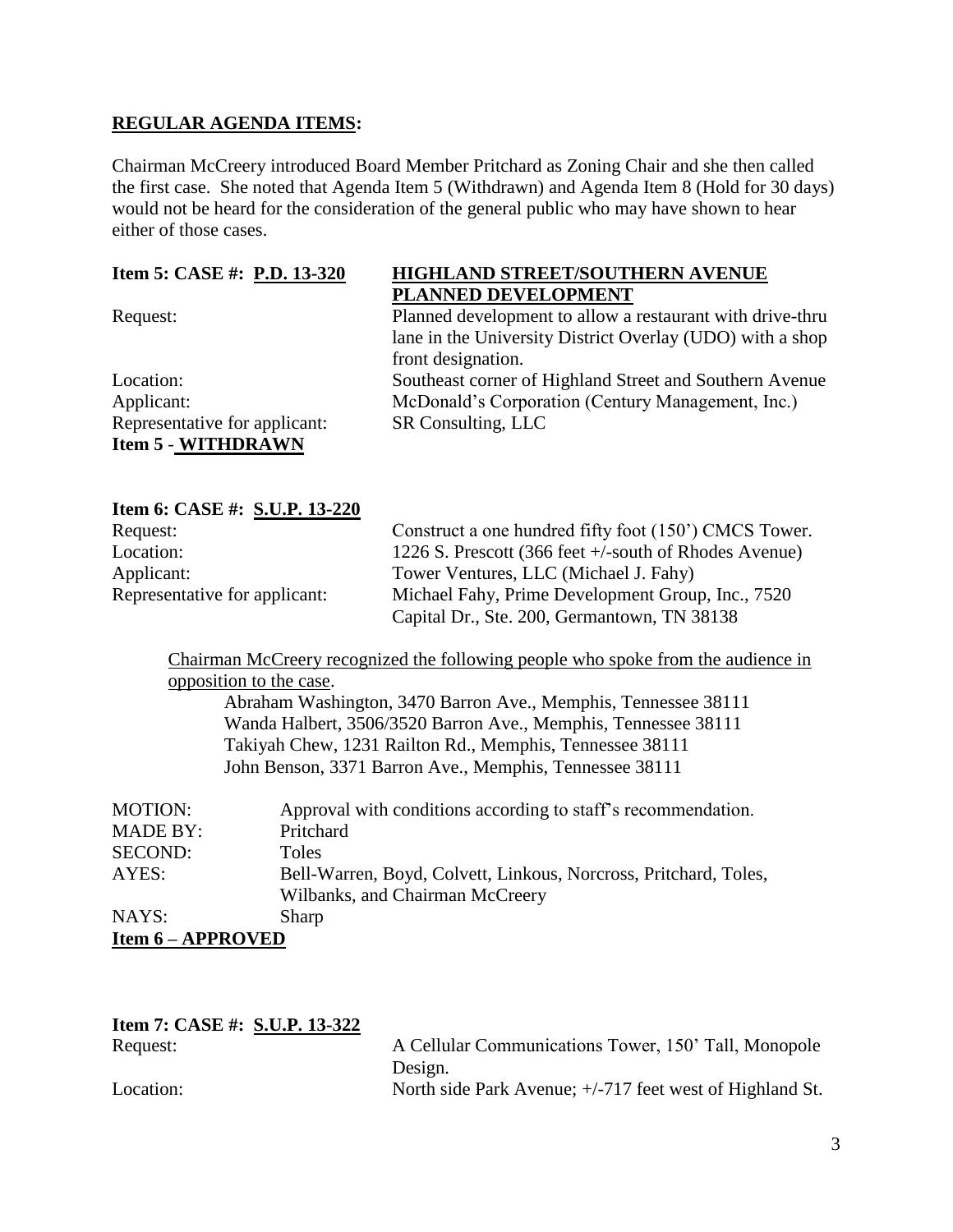| Applicant:<br>Representative for applicant: |                                 | TV6 Signal Source Towers, LLC (Lou Katzerman)<br>Lou Katzerman, Tower Ventures, 4091 Viscount Ave,<br>Memphis, TN 38118 |
|---------------------------------------------|---------------------------------|-------------------------------------------------------------------------------------------------------------------------|
| <b>MOTION:</b>                              |                                 | Approval with conditions according to staff's recommendation.                                                           |
| <b>MADE BY:</b>                             | Pritchard                       |                                                                                                                         |
| SECOND:                                     | Boyd                            |                                                                                                                         |
| AYES:                                       | Wilbanks, and Chairman McCreery | Bell-Warren, Boyd, Colvett, Linkous, Norcross, Pritchard, Sharp, Toles,                                                 |

**Item 7 – APPROVED**

# **Item 8: CASE #: <u>P.D. 13-325</u>**<br>Request: Request: LNG Fueling.<br>
LNG Fueling.<br>
LNG Fueling.<br>
East Mitchell I East Mitchell Road and Gill Road Applicant: Scott Smith Representative for applicant: **Item 8 – HELD FOR 30 DAYS**

# **Item 9: CASE #: P.D. 13-327**

| Request:                      |           | Cell Tower, 192 feet Tall, Monopole Design.                             |
|-------------------------------|-----------|-------------------------------------------------------------------------|
| Location:                     |           | Ridgeway/Nonconnah                                                      |
| Applicant:                    |           | Tower Ventures, LLC (Billy Orgel)                                       |
| Representative for applicant: |           | Michael Fahy, Prime Development Group, Inc., 7520                       |
|                               |           | Capital Dr., Ste. 200, Germantown, TN 38138                             |
| <b>MOTION:</b>                |           | Approval with conditions according to staff's recommendation.           |
| <b>MADE BY:</b>               | Pritchard |                                                                         |
| <b>SECOND:</b>                | Wilbanks  |                                                                         |
| AYES:                         |           | Bell-Warren, Boyd, Colvett, Linkous, Norcross, Pritchard, Sharp, Toles, |
|                               |           | Wilbanks, and Chairman McCreery                                         |

**Item 9 – APPROVED**

| Item 10: CASE #: P.D. 13-328 CC |                                                               |
|---------------------------------|---------------------------------------------------------------|
| Request:                        | Plan amendment to allow a title loan establishment            |
|                                 | within one-quarter( $1/4$ ) mile(1,320 feet) of a residential |
|                                 | district.                                                     |
| Location:                       | East side of Riverdale Road; $+/-545.66$ feet north of E.     |
|                                 | <b>Holmes Road</b>                                            |
| Applicant:                      | City Storage East-West Connector, LLC                         |
| Representative for applicant:   | Zach Randolph, 3350 Players Club Pkwy., Ste. 130,             |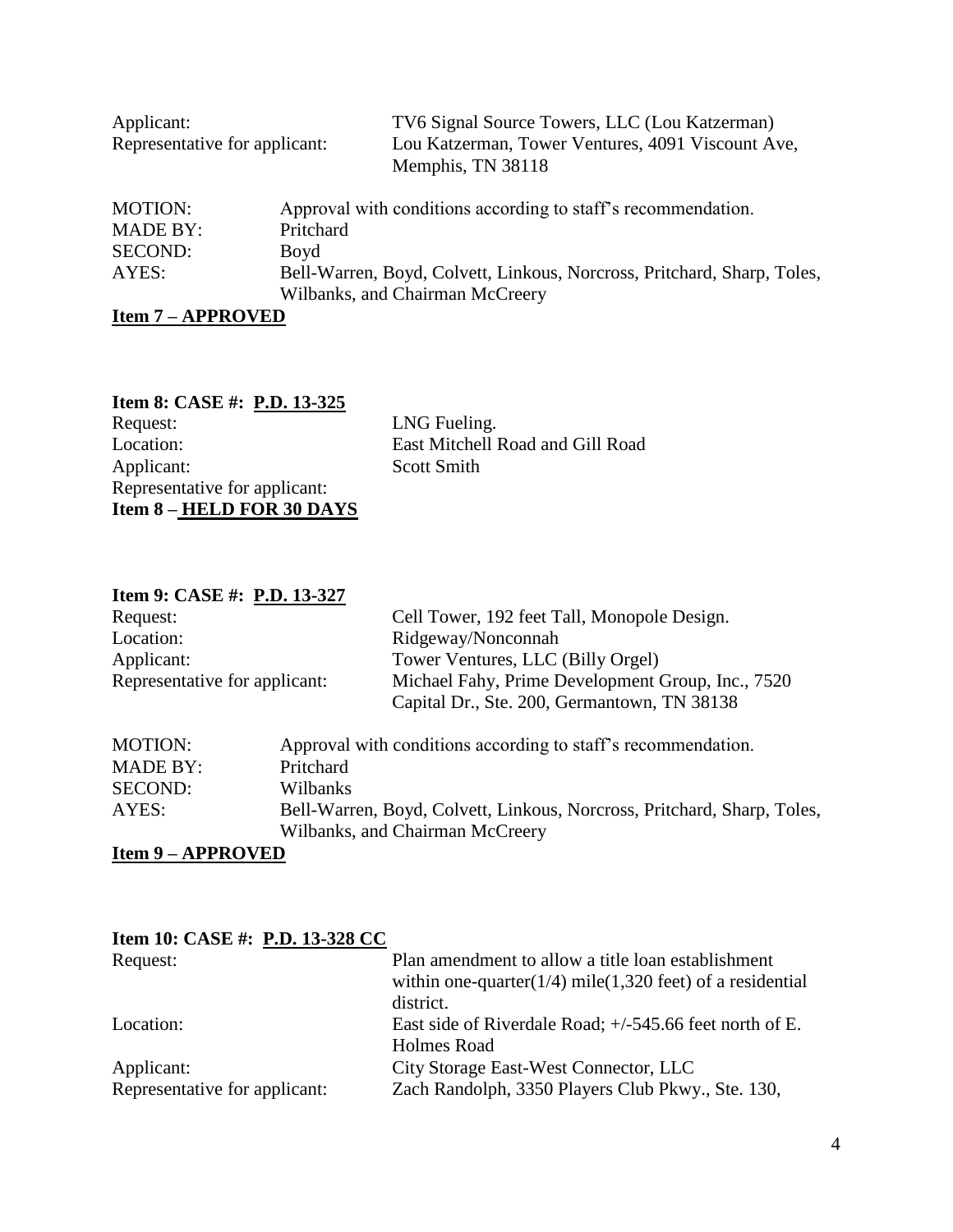### Memphis, TN 38125

| MOTION:         | Approval with conditions according to staff's recommendation.           |
|-----------------|-------------------------------------------------------------------------|
| <b>MADE BY:</b> | Pritchard                                                               |
| SECOND:         | <b>Wilbanks</b>                                                         |
| AYES:           | Bell-Warren, Boyd, Colvett, Linkous, Norcross, Pritchard, Sharp, Toles, |
|                 | Wilbanks, and Chairman McCreery                                         |
|                 |                                                                         |

**Item 10 – APPROVED**

# **Item 11: CASE #: P.D. 13-329 CC** Request: Planned development to allow a residential treatment facility and limited General Office (OG) land uses within the Outline Plan. Location: East side of Houston Levee Road; +/-568 feet south of Woodland Hills Drive Applicant: Thomas & Teri McCann Representative for applicant: Tim McCaskill, 7891 Stage Hills Blvd., Ste. 112, Memphis, TN 38133

| <b>MOTION:</b>  | Approval with conditions as amended by staff.                                                              |
|-----------------|------------------------------------------------------------------------------------------------------------|
| <b>MADE BY:</b> | Pritchard                                                                                                  |
| SECOND:         | Boyd                                                                                                       |
| AYES:           | Bell-Warren, Boyd, Colvett, Linkous, Norcross, Pritchard, Sharp, Toles,<br>Wilbanks, and Chairman McCreery |

**Item 11 – APPROVED**

| Item 12: CASE #: S.U.P. 13-223 CC |                                                               |
|-----------------------------------|---------------------------------------------------------------|
| Request:                          | Construct a one hundred eighty-three foot (183 <sup>'</sup> ) |
|                                   | <b>CMCS</b> Tower.                                            |
| Location:                         | 779 Houston Levee Road (598 feet west of intersection         |
|                                   | with Humphrey Road)                                           |
| Applicant:                        | TV6-W, LLC (Lou Katzerman)                                    |
| Representative for applicant:     | Lou Katzerman, Tower Ventures, 4091 Viscount Ave,             |
|                                   | Memphis, TN 38118                                             |

\*Board Member Wilbanks recused herself from this case.

Chairman McCreery recognized the following people who spoke from the audience in opposition to the case.

Lew Wardlaw, 6410 Poplar Ave., Ste. 1000, Memphis, Tennessee 38119 Amanda Price, 10026 Humphrey Rd., Cordova, Tennessee 38018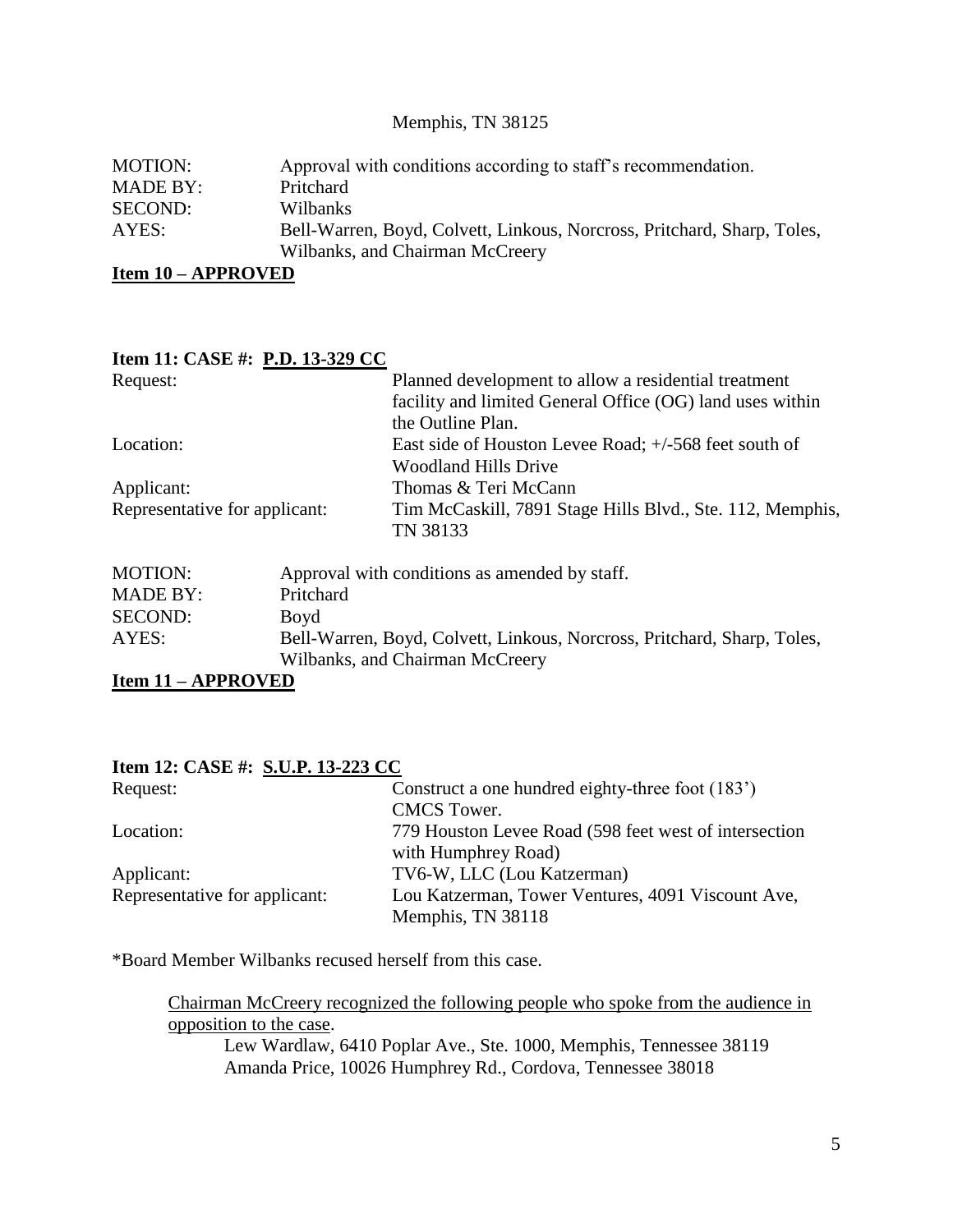|                           | Chairman McCreery recognized the following people who spoke from the audience in                 |
|---------------------------|--------------------------------------------------------------------------------------------------|
|                           | favor to the case.                                                                               |
|                           | Michael Fahy, Prime Development Group, Inc., 7520 Capital Dr., Ste. 200,<br>Germantown, TN 38138 |
| <b>MOTION:</b>            | Approval w/conditions according to staff's recommendation as amended.                            |
| <b>MADE BY:</b>           | Pritchard                                                                                        |
| <b>SECOND:</b>            | <b>Toles</b>                                                                                     |
| AYES:                     | Bell-Warren, Boyd, Colvett, Linkous, Norcross, Pritchard, Toles, and                             |
|                           | Chairman McCreery                                                                                |
| NAYS:                     | Sharp                                                                                            |
| <b>RECUSED:</b>           | Wilbanks                                                                                         |
| <b>Item 12 – APPROVED</b> |                                                                                                  |

| Item 13: CASE #: S.U.P. 13-224 CO |                                                                         |
|-----------------------------------|-------------------------------------------------------------------------|
|                                   | To expand a Gravel Mining Operation.                                    |
|                                   | 8600 & 8610 Deadfall Road                                               |
|                                   | <b>Standard Construction Company, LLC</b>                               |
| Representative for applicant:     | Nathan Bicks, 130 N. Court, Memphis, TN 38103                           |
|                                   | Approval with conditions as amended by staff and Board Member Colvett.  |
| Pritchard                         |                                                                         |
| Sharp                             |                                                                         |
|                                   | Bell-Warren, Boyd, Colvett, Linkous, Norcross, Pritchard, Sharp, Toles, |
|                                   | Wilbanks, and Chairman McCreery                                         |
|                                   |                                                                         |

**Item 13 – APPROVED**

| Item 14: CASE #: S.U.P. 13-227 |                                                                                                                                                                                                                         |
|--------------------------------|-------------------------------------------------------------------------------------------------------------------------------------------------------------------------------------------------------------------------|
| Request:                       | Convenience Store with Gasoline Sales.                                                                                                                                                                                  |
| Location:                      | 4076 Jackson Ave; (Southeast corner of Jackson Avenue)                                                                                                                                                                  |
|                                | Brighton Road)                                                                                                                                                                                                          |
| Applicant:                     | Terry Boyd                                                                                                                                                                                                              |
| Representative for applicant:  | Terry Boyd, 4646 Poplar Ave., Ste. 302, Mphs., TN 38117                                                                                                                                                                 |
| opposition to the case.        | Chairman McCreery recognized the following people who spoke from the audience in<br>Lew Wardlaw, 6410 Poplar Ave., Ste. 1000, Memphis, Tennessee 38119<br>Tamatha Leda, stated she lived directly behind case property. |
|                                | Ronny Ashbrooks, 3962 Wales Ave., Memphis, TN 38108                                                                                                                                                                     |
| Original MOTION:               | Approval with conditions according to staff's recommendation as<br>amended with no sale of beer or alcohol of any kind.                                                                                                 |